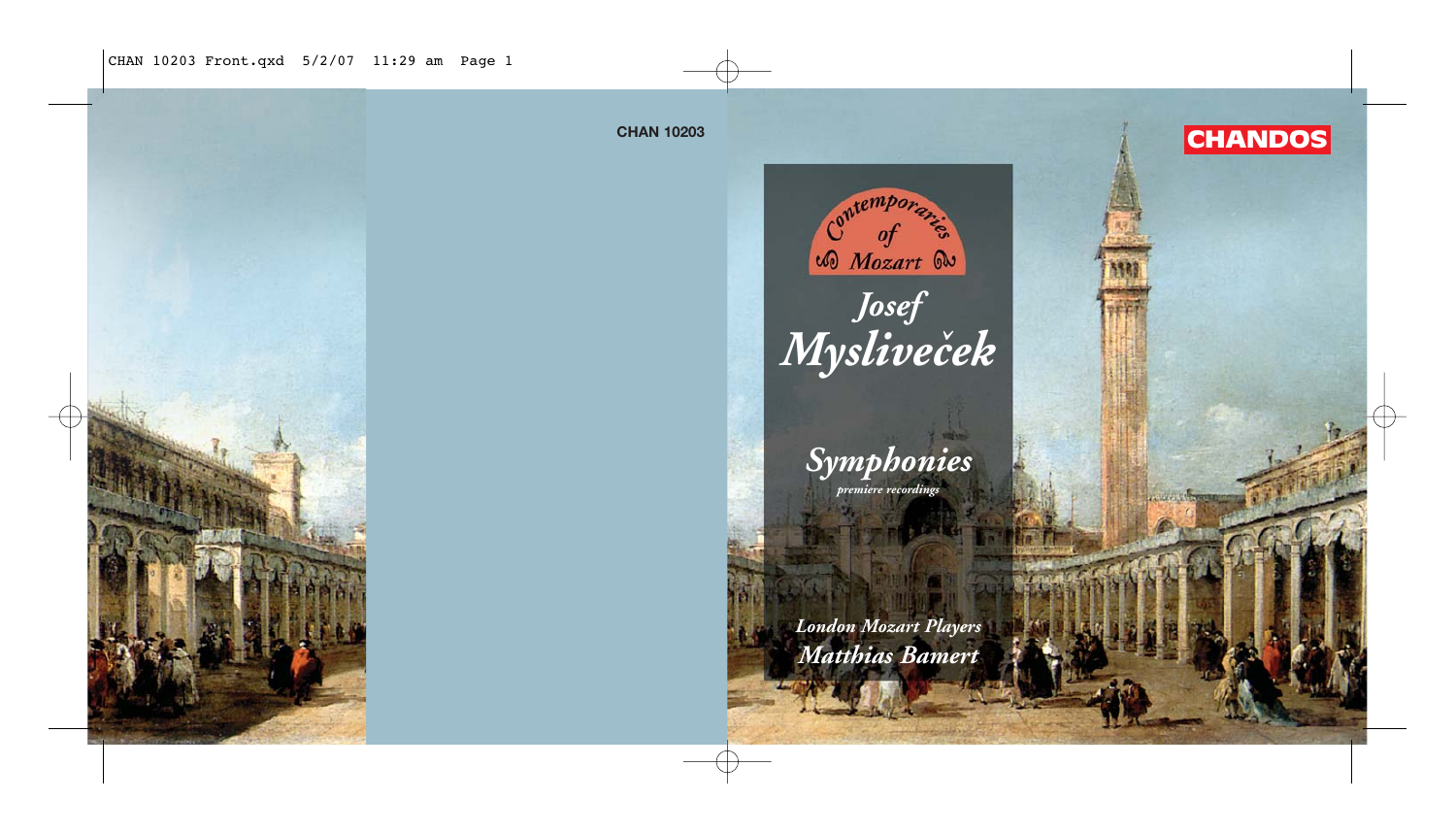

Josef Mysliveček

# Josef Mysliveček (1737–1781)

## *premiere recordings*

|                                                                               |   | Symphony in C major, F 26                            | 9:16  |
|-------------------------------------------------------------------------------|---|------------------------------------------------------|-------|
|                                                                               |   | in C-Dur $\cdot$ en ut majeur                        |       |
|                                                                               | Ι | Allegro con spirito                                  | 4:14  |
| $\begin{array}{c} 1 \\ 2 \\ 3 \end{array}$                                    | П | Andante                                              | 2:59  |
|                                                                               | Ш | Presto                                               | 2:03  |
|                                                                               |   | Symphony in A major, F 27                            | 8:54  |
|                                                                               |   | in A-Dur • en la majeur                              |       |
|                                                                               | Ι | Allegro con brio                                     | 3:47  |
| $\begin{array}{c c}\n4 & 5 \\ \hline\n6 & 6\n\end{array}$                     | П | Andante                                              | 3:00  |
|                                                                               | Ш | Allegro                                              | 2:07  |
|                                                                               |   |                                                      |       |
|                                                                               |   | Symphony in F major, F 28                            | 10:50 |
|                                                                               |   | in F-Dur ∙ en fa majeur                              |       |
|                                                                               | I | Allegro                                              | 5:11  |
|                                                                               | П | Andante                                              | 3:14  |
|                                                                               | Ш | Presto                                               | 2:25  |
|                                                                               |   |                                                      | 10:04 |
|                                                                               |   | Symphony in D major, F 29<br>in D-Dur • en ré majeur |       |
|                                                                               | Ι | Allegro assai                                        | 4:14  |
| $\begin{array}{c} 7 \\ 8 \\ 9 \end{array}$<br>$\frac{10}{11}$ $\frac{11}{12}$ | П | Andante grazioso                                     | 2:56  |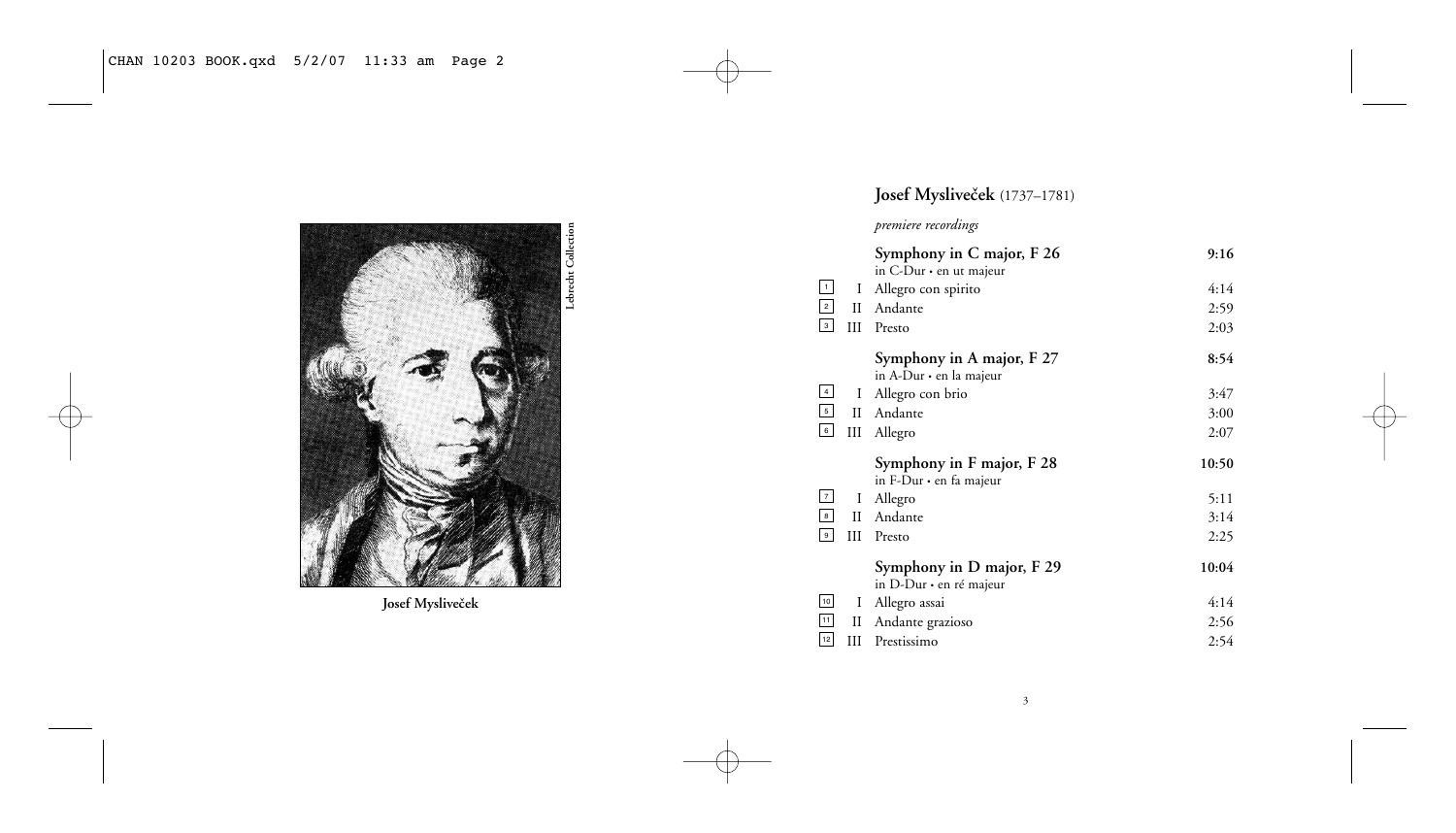|        |     | Symphony in B flat major, F 30                        | 10:09    |
|--------|-----|-------------------------------------------------------|----------|
|        |     | in B-Dur · en si bémol majeur                         |          |
| 13     | Ι.  | Allegro con spirito                                   | 4:00     |
| $14$   | Н   | Andante                                               | 3:25     |
| 15     | IΙI | Presto                                                | 2:44     |
|        |     | Symphony in G major, F 31<br>in G-Dur · en sol majeur | 10:54    |
| $16\,$ | L   | Allegro con brio                                      | 5:11     |
| 17     | Н   | Andante                                               | 3:04     |
| 18     | Ш   | Presto assai                                          | 2:37     |
|        |     |                                                       | TT 60:27 |

## **London Mozart Players Matthias Bamert**

## **Mysliveček: Symphonies**

Josef Mysliveček was born on 9 March 1737 in Prague. He and his twin brother attended the Dominican Normalschule at the Church of St Giles and, probably, the Jesuit Gymnasium in the Clementinum. They also attended the Charles-Ferdinand University, but in March 1753 Josef withdrew owing to his lack of academic success. In May that year he and his brother entered the family millers' business, becoming apprentices; in 1758 both became journeymen and in 1761 master millers. Soon after this Josef decided to devote himself to music (perhaps there was no *schöne Müllerin* for him?). He studied organ and composition with František Václav Habermann and Josef František Norbert Seger and published his first set of symphonies about the year 1763.

On 5 November 1763 he left Prague for Venice, where he studied operatic composition with Giovanni Battista Pescetti. His first opera, *Semiramide*, was staged in Bergamo in 1766 and contemporary librettos confirm that even at this early stage in his career he was known as 'Il Boemo' (The Bohemian) because the Italians found his family name impossible to

pronounce. *Il Bellerofonte* was produced in Naples a year later, for the birthday of Ferdinand IV, King of Naples, and by the time Mysliveček died, in abject poverty, in Rome on 4 February 1781, he had composed nearly thirty operas. He had spent the remainder of his life in Italy but had also travelled to Prague, Vienna and Munich. For several years he was on friendly terms with Leopold and Wolfgang Mozart (his name is to be found some forty times in the Mozarts' correspondence from 1770 to 1778) but the relationship soured in 1778, when Mysliveček failed to fulfil a promise to secure for Wolfgang an operatic commission at the Teatro San Carlo in Naples for the Carnival in 1779.

Apart from operas and oratorios Mysliveček composed concertos, a large quantity of chamber music (solos, duos, trios, quartets, quintets and octets) and some forty-five symphonies. These include the 'Six Overtures for Two Violins, Two Hoboys, Two French Horns, Two Tenors, with a Thorough Bass for the Harpsichord or Violoncello', originally published in London in 1772 by William Napier, and edited for this recording by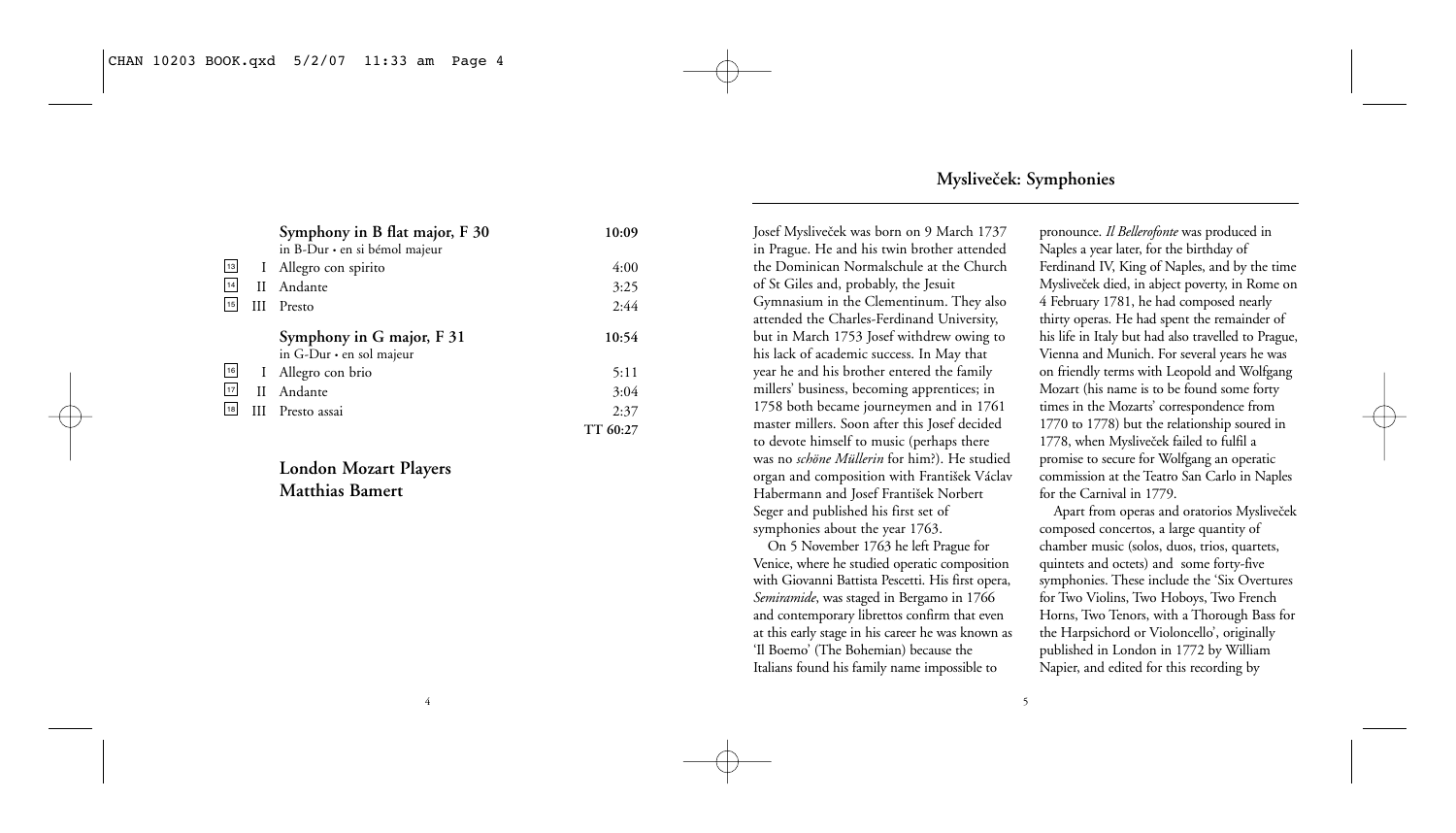Daniel E. Freeman, author of the forthcoming *Il Boemo: Josef Mysliveček*. The Napier print bears a dedication to George Nassau Clavering, the third Earl Cowper, an expatriate English nobleman who lived in Florence. It is likely that the symphonies were first performed by Lord Cowper's noted private orchestra in advance of publication. The large number of surviving examples of the print attests to their wide dissemination in England.

All six symphonies, or Overtures if you prefer Napier's title, are in three movements, the opening movements well-developed sonata-allegros, the finales in very condensed (and virtually monothematic) sonata form, the central movements lyrical and in a related but contrasting key. None of the symphonies lasts more than about ten minutes, but they show the hand of a master-craftsman, and within their deliberately restricted compass a remarkably varied range of mood and character.

Here are a few examples: the festive opening *Allegro con spirito* of F 26; the gentle *Andante* for strings of F 27; the imposing opening *Allegro* of F 28; the busy opening *Allegro assai* and the *Prestissimo* finale of F 29; the splendid and substantial opening *Allegro con spirito* of F 30; and the grand

*Allegro con brio* and ravishing *Andante* of F 31. You are sure to find others.

### **© 2004 Robin Golding**

Josef Mysliveček's output of orchestral music offers some of the finest examples of a gracious eighteenth-century Italian symphonic style that is little heard today except for occasional performances of the symphonies of Sammartini, Boccherini, and J.C. Bach, plus a group of Italianate symphonies by W.A. Mozart (cf. K 74, 81, 95, 97, 81, 112, 114, 162, 181, 182, 184, 297 and 338). Mysliveček was the most talented symphonist resident in Italy at the time of Mozart's visits in the early 1770s, and he provided Mozart with many important stylistic models.

Italian symphonies in Mysliveček's day were usually cast in three movements (fast–slow–fast) without a minuet, the last movement typically a rollicking 3/8. In Italy, three-movement opera overtures and threemovement symphonies bore the same designation (*sinfonie*) and were composed in nearly identical style. Brevity was an important legacy of the origins of Italian symphonies in overture style. It made sense to keep the length of opera overtures short (so as not to detract attention from the main

musical event), but in symphonic style one can be left feeling a bit cheated. A standard technique of reducing length was to omit the repeats customary in binary or sonata form (another one was to restrict the length of sonata-form development sections). The Napier set has more repeats than would be usual in Mysliveček's symphonies (they are found in half of the fast movements), perhaps a means of appealing to a northern preference for lengthier symphonies. In general, the Napier symphonies exhibit a dignity and solidity that may well have been designed specially to please the English. One even wonders whether the *rondeau* that concludes F 27 reflects Mysliveček's conception of the style of English country dances.

Scoring for strings, horns, and oboes was standard for Italian symphonies written in the early 1770s. In slow movements, the horns were omitted, whereas the oboes were sometimes included, sometimes omitted (as in F 27), and sometimes substituted for flutes (as in F 26 and F 29). It was common in the 1770s to feature solo passages for divided violas ('tenors') combined with oboes or flutes in parallel motion. Mysliveček's symphonies of the 1770s contain so many of these passages that it is difficult to identify another composer of eighteenth-century symphonies who seems to

have been as fond of the sonority of violas as Mysliveček was. It does not take long for the listener to recognise Mysliveček's ability to satisfy the expectation of eighteenth-century audiences for symphonies that had the power to arouse the emotions and delight the senses. Alongside standard techniques of orchestral virtuosity (rushing scales, shimmering tremolos, etc.) guaranteed to surprise and amaze, there is a full range of moods and textures common to symphonies of Mysliveček's day, including examples of the exquisite slow movements that were a specialty of his. One is hesitant to assert the introduction of a composer's character traits into music written in the eighteenth century (which was so much bound to genre traditions), but it is tempting to discern in Mysliveček's music some traces of a dynamic personality whose outstanding qualities were described by Wolfgang Mozart as 'fire, spirit and life'.

#### **© 2004 Daniel E. Freeman**

Regarded as one of Europe's finest chamber orchestras, the **London Mozart Players** are renowned internationally for the quality of their performances, particularly of the core classical repertoire.

Founded in 1949 by Harry Blech, and now Britain's longest-established chamber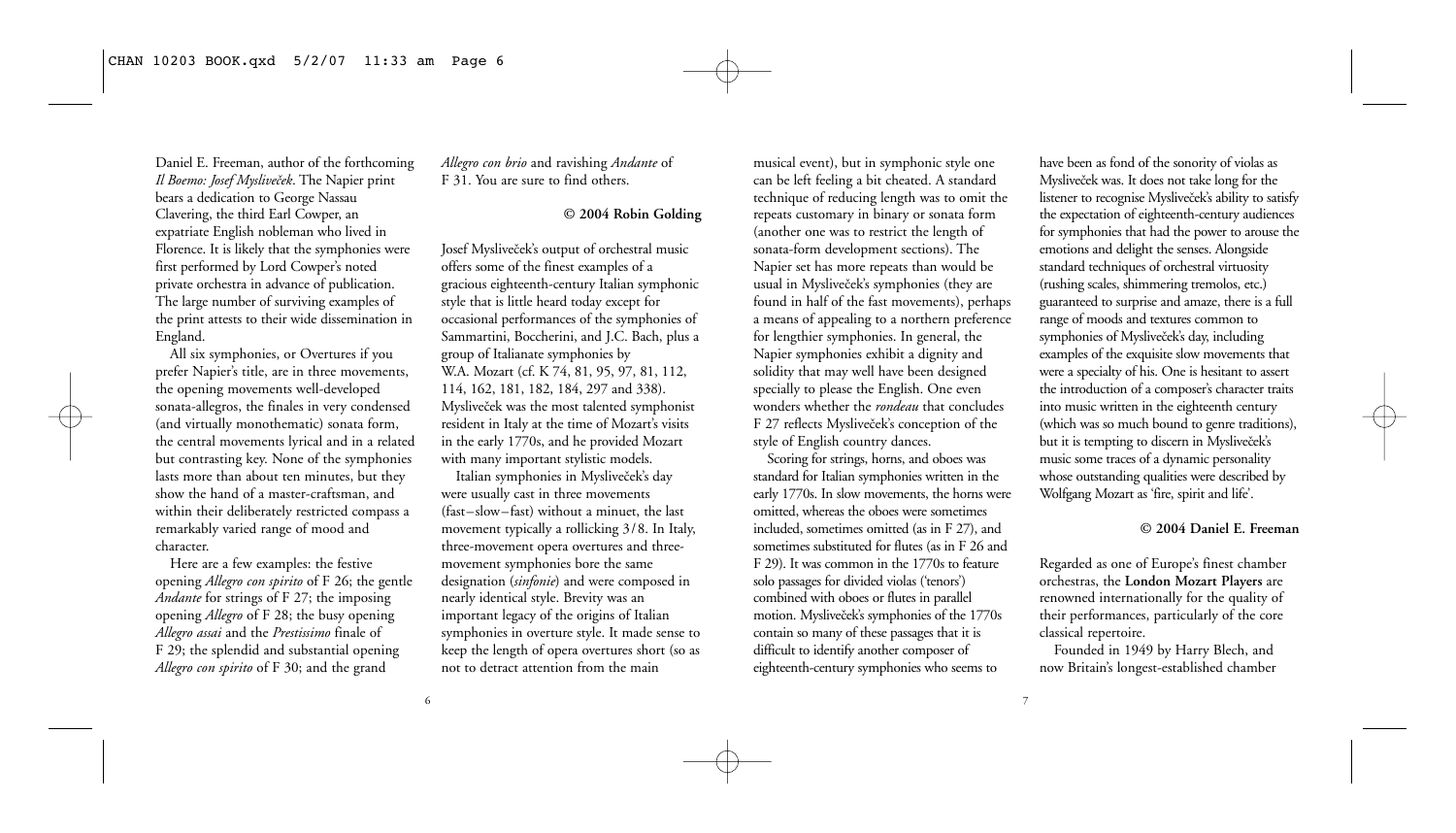orchestra, the LMP has developed a distinctively dynamic sound, described as a judicious balance between authentic and modern. Conductor Andrew Parrott is Music Director, Sir James Galway OBE is Principal Guest Conductor, Nicolae Moldoveanu is Associate Guest Conductor, and actor Simon Callow is Theatrical Adviser. Resident Orchestra of Fairfield Concert Hall and the London Borough of Croydon since 1989, the LMP is generously supported by Nestlé UK and Croydon Council.

The orchestra appears at festivals and concert series throughout the UK and overseas and in 2003 made its Salzburg Festival debut. It runs an extensive education programme, the aim of which is to bring live music-making to all sectors of the community, both in London and more rural locations nationally. The LMP is currently enjoying a three-year residency with East Lindsey District Council in Lincolnshire. In the autumn of 2002, the orchestra completed a tour with the Jazz/Klezmer/World Music group The World Quintet.

Recording projects for Chandos include the ongoing Contemporaries of Mozart series and a complete Hummel piano cycle with Howard Shelley.

**Matthias Bamert** is Principal Conductor of the West Australian Symphony Orchestra and Associate Guest Conductor of the Royal Philharmonic Orchestra. Previous appointments include Principal Guest Conductor of the Scottish National Orchestra, Director of the Glasgow contemporary music festival Musica Nova from 1985 to 1990, and Director of the Lucerne Festival from 1992 to 1998. He regularly conducts orchestras such as the Philharmonia, London Philharmonic, Royal Philharmonic, BBC Symphony, BBC Philharmonic and City of Birmingham Symphony Orchestra, and at the BBC Proms. For several weeks of every season he works in North America, is a regular guest in Japan, Australia, New Zealand, Malaysia and Hong Kong, and has conducted the Orchestre de Paris, the Salzburg Mozarteum Orchestra, Berlin Symphony Orchestra and St Petersburg Philharmonic Orchestra, and at Barcelona Opera.

As Music Director of the London Mozart Players for seven years he conceived the recording series Contemporaries of Mozart. His other recordings for Chandos include works by Parry, Frank Martin, Gerhard, Korngold and Dohnányi, besides transcriptions by Stokowski.

## **Mysliveček: Sinfonien**

Josef Mysliveček wurde am 9. März 1737 in Prag geboren. Gemeinsam mit seinem Zwillingsbruder besuchte er die Normalschule der Dominikaner an der St.-Gallus-Kirche und wahrscheinlich das Jesuiten-Gymnasium im Clementinum. Die beiden gingen auch an die Karl-Ferdinand-Universität, von der Josef sich jedoch im März 1753 mangels akademischer Erfolge zurückzog. Im Mai jenes Jahres trat er mit seinem Bruder als Lehrling in den elterlichen Mühlenbetrieb ein; 1758 wurden sie Gesellen und 1761 Müllermeister. Bald danach verzichtete Josef auf sein Erbteil und wandte sich der Musik zu (gab es vielleicht keine *schöne Müllerin* für ihn?). Er nahm Orgel- und Kompositionsunterricht bei František Václav Habermann und Josef František Norbert Seger und veröffentlichte seine ersten Sinfonien um 1763.

Am 5. November 1763 verließ er Prag, um in Venedig bei Giovanni Battista Pescetti das Opernfach und Gesangstechnik zu lernen. Sein erstes Bühnenwerk, *Semiramide*, wurde 1766 in Bergamo inszeniert, und wie aus Librettos jener Zeit hervorgeht, war er selbst

damals schon als "Il Boemo" bekannt, weil die Italiener Schwierigkeiten mit der Aussprache seines Namens hatten. *Il Bellerofonte* kam ein Jahr später in Neapel anlässlich des Geburtstags von König Ferdinand IV. zur Aufführung, und fast dreißig weitere Opern sollten folgen, bis Mysliveček, nunmehr verarmt, am 4. Februar 1781 in Rom elend verstarb. Von Abstechern nach Prag, Wien und München abgesehen, hatte er den Rest seines Lebens in Italien verbracht. Einige Jahre lang war er mit Leopold und Wolfgang Mozart befreundet (zwischen 1770 und 1778 wird sein Name in der Mozart-Korrespondenz rund vierzig Mal erwähnt), doch trübten sich die Beziehungen 1778, als Mysliveček es versäumte, Wolfgang einen für die Karnevalssaison 1779 am Teatro San Carlo in Neapel vesprochenen Opernauftrag zu vermitteln.

Neben Opern und Oratorien komponierte Mysliveček eine ganze Reihe von Instrumentalkonzerten, viel Kammermusik (Solostücke, Duos, Trios, Quartette, Quintette und Oktette) sowie etwa fünfundvierzig Sinfonien. Hierzu gehört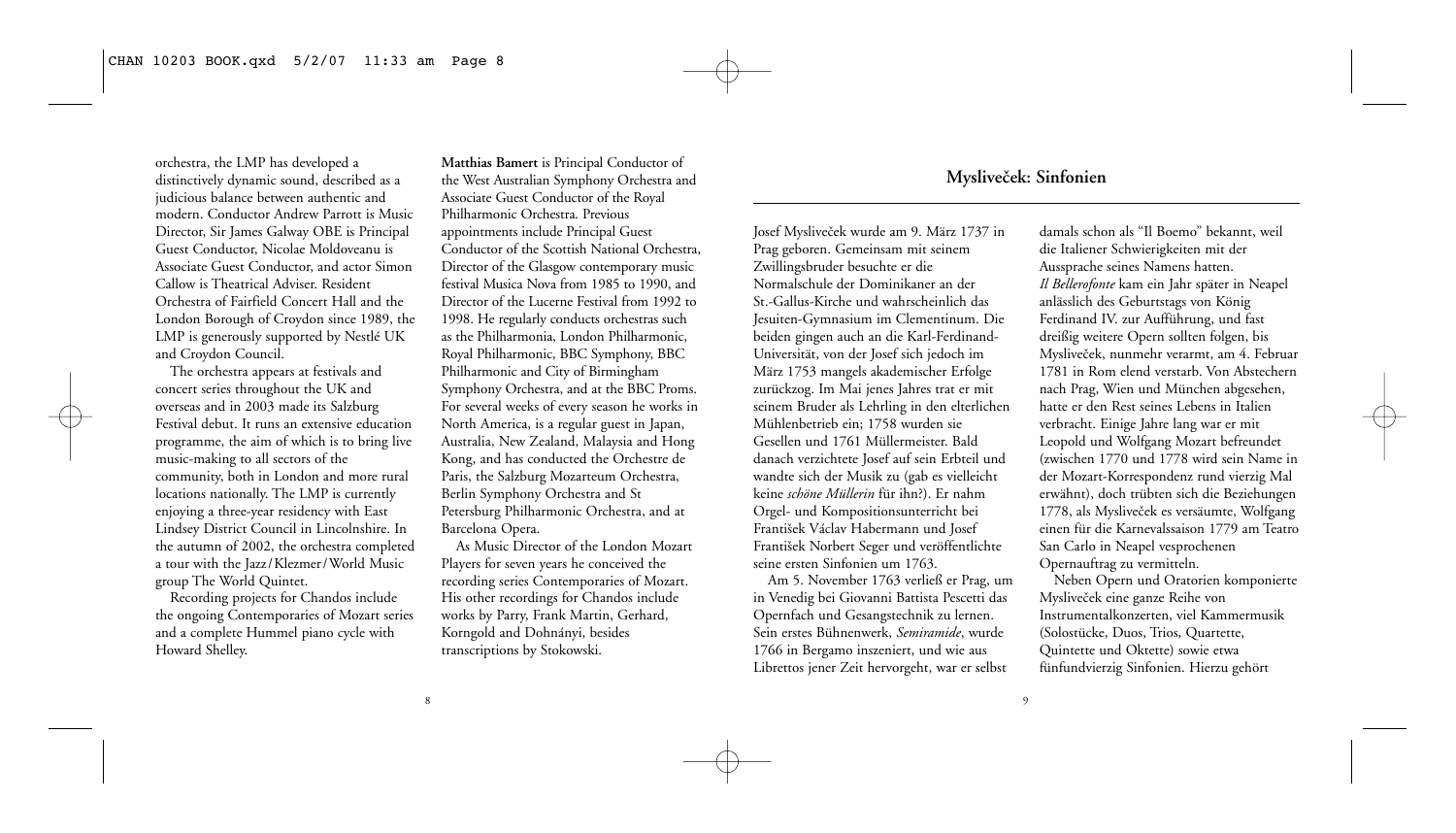auch eine Gruppe von Werken, die 1772 von William Napier in London unter dem Titel *Six Overtures for Two Violins, Two Hoboys, Two French Horns, Two Tenors, with a Thorough Bass for the Harpsichord or Violoncello* veröffentlicht wurden; die vorliegende Aufnahme stützt sich auf eine von Daniel E. Freeman, dem Verfasser von *Il Boemo: Josef Myslivecˇek*, besorgte Ausgabe. Als Widmungsträger der Napier-Ausgabe erscheint ein im Ausland lebender englischer Aristokrat, der sich in Florenz niedergelassen hatte: George Nassau Clavering, der dritte Earl Cowper. Wahrscheinlich wurden die Sinfonien bereits vor ihrer Veröffentlichung von Lord Cowpers angesehenem Privatorchester uraufgeführt. Die große Anzahl erhaltener Druckexemplare beweist, dass die Ausgabe in England weit verbreitet war.

Alle sechs Sinfonien oder, um Napiers Titel treu zu bleiben, Ouvertüren sind dreisätzig angelegt. Gut entwickelte Sonaten-Allegros bilden die Einleitung, die Mittelsätze sind lyrischer Art und in einer verwandten Kontrasttonart gehalten, und als Finale dient eine stark komprimierte (und eigentlich monothematische) Sonatenform. Keine der Sinfonien ist länger als etwa zehn Minuten, doch die Hand eines

Meisterkomponisten ist unverkennbar, und in ihrem bewusst engen Rahmen entfaltet sich eine bemerkenswerte Vielfalt von Stimmungen und Wesenszügen.

Einige Beispiele seien genannt: die feierliche Eröffnung *Allegro con spirito* von F 26, das sanfte *Andante* für Streicher von F 27, die imposante Eröffnung *Allegro* von F 28, die lebhafte Eröffnung *Allegro assai* und das Finale *Prestissimo* von F 29, die glänzende und gehaltvolle Eröffnung *Allegro con spirito* von F 30 sowie das großartige *Allegro con brio* und mitreißende *Andante* von F 31. Sie werden sicherlich noch viel mehr finden.

#### **© 2004 Robin Golding** Übersetzung: Andeas Klatt

In der Orchestermusik Josef Myslivečeks kommt die Eleganz der italienischen Sinfonie des achtzehnten Jahrhunderts auf wunderschöne Weise zum Ausdruck – ein Stil, den man mit Ausnahme gelegentlicher Aufführungen von Sinfonien Sammartinis, Boccherinis und J.C. Bachs sowie einer Gruppe italienischer Sinfonien W.A. Mozarts (z.B. KV 74, 81, 95, 97, 81, 112, 114, 162, 181, 182, 184, 297 und 338) heutzutage kaum noch hört. Mysliveček war zur Zeit der Italienreisen Mozarts um 1770 der begabteste Sinfoniker des Landes und gab dem jungen Salzburger viele bedeutende Stilvorlagen.

Italienische Sinfonien, wie Mysliveček sie kannte, folgten gewöhnlich einem Dreisatzschema (schnell–langsam–schnell) ohne Menuett, wobei der Schlusssatz oft in einem ausgelassenen 3/8-Takt gehalten war. Dreisätzige Opernouvertüren und dreisätzige Sinfonien trugen in Italien die selbe Bezeichnung (*sinfonie*) und waren stilistisch fast identisch. Ihre Kürze war ein wesentliches Traditionsmerkmal der italienischen Sinfonie im Ouvertürenstil. Es war sinnvoll, Opernouvertüren knapp zu fassen (damit sie nicht vom musikalischen Hauptereignis ablenkten), doch bei einer derart kurzen Sinfonie kann man sich ein wenig betrogen vorkommen. Zur Straffung ließ man gerne die sonst in der Zweisatzoder Sonatenform üblichen Wiederholungen aus (oder man kürzte die Durchführungsabschnitte der Sonatenform). Die Napier-Ausgabe weist mehr Wiederholungen auf, als man von Myslivečeks Sinfonien erwarten würde (fast in der Hälfte aller schnellen Sätze sind sie anzutreffen), um vielleicht den nordeuropäischen Erwartungen im Hinblick auf längere Sinfonien entgegenzukommen. Generell zeichnen sich die Napier-Sinfonien

durch eine Erhabenheit und Gediegenheit aus, in der sie durchaus bewusst auf den englischen Geschmack abgestimmt sein könnten. Man fragt sich, ob das *rondeau* zum Abschluss von F 27 vielleicht den Vorstellungen Myslivečeks vom Stil englischer Kontertänze entspricht.

Die Besetzung mit Streichern, Hörnern und Oboen war in den italienischen Sinfonien der frühen siebziger Jahre üblich. In den langsamen Sätzen verzichtete man auf die Hörner, während die Oboen mal einbezogen, mal ausgelassen (wie in F 27) und mal durch Flöten ersetzt wurden (wie in F 26 und F 29). Zu jener Zeit hörte man auch oft Solopassagen für geteilte Bratschen in Kombination mit parallel geführten Oboen oder Flöten. Myslivečeks Sinfonien aus dieser Zeit enthalten so viele dieser Passagen, dass er wohl wie kein anderer seiner Kollegen in den Klang der Bratschen verliebt gewesen sein muss. Der Hörer braucht nicht lange, um zu erkennen, dass es Mysliveček gegeben war, die Publikumserwartungen mit Sinfonien zu erfüllen, die Gefühle in Wallung versetzten und Sinne betörten. Neben dem Standardinstrumentarium der Orchestervirtuosität (schnelle Läufe, schimmernde Tremolos usw.), mit dem er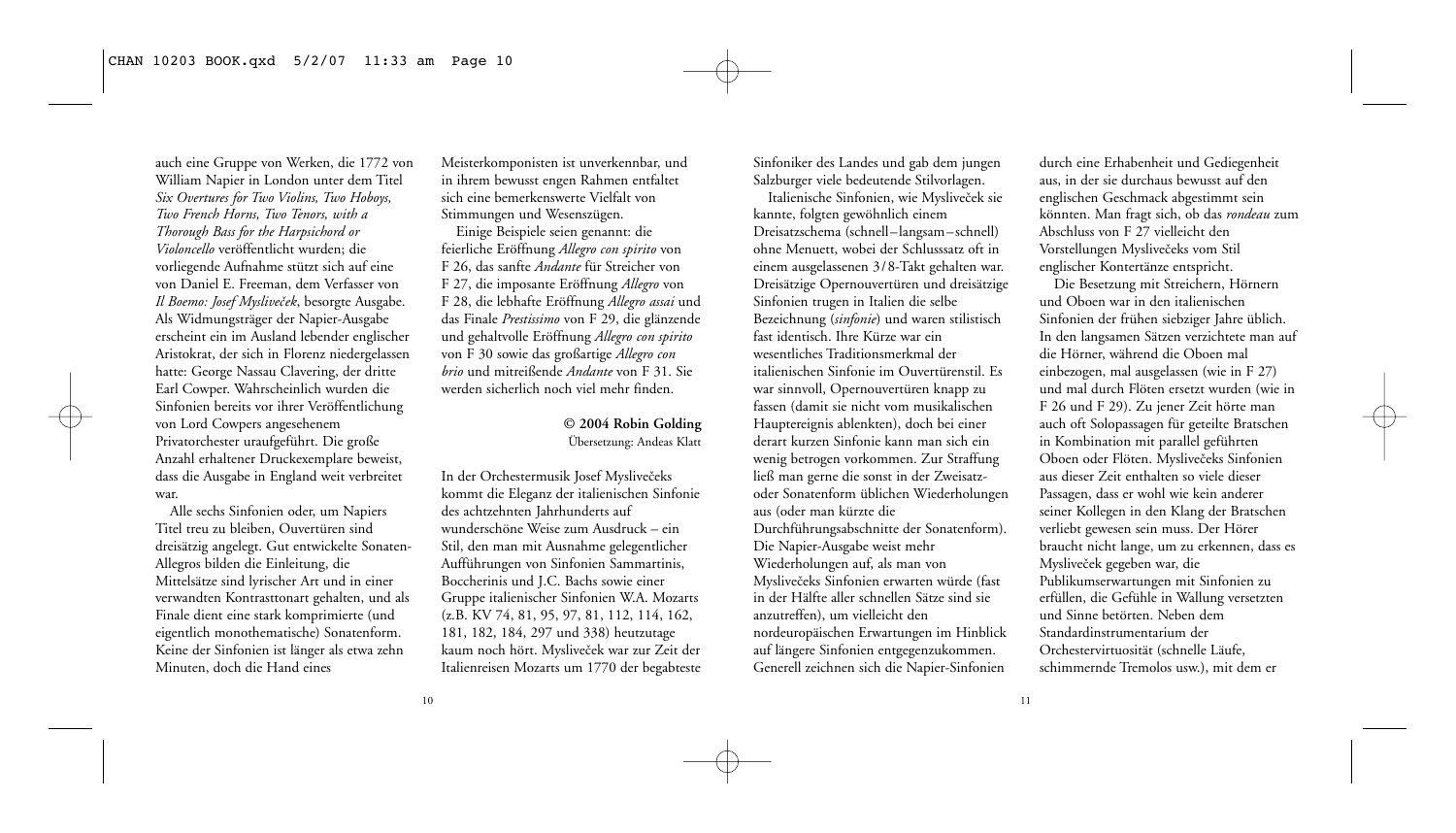garantiert für Überraschung und Verblüffung sorgen konnte, erlebt man die volle Bandbreite der Stimmungen und Stimmgeflechte, die den Sinfonien jener Zeit eigen waren, wie etwa in den exquisiten langsamen Sätzen, die ihm besonders schön gelangen. Man bringt nicht leichtfertig die Charakterzüge eines Komponisten in die Musik des achtzehnten Jahrhunderts ein (die immerhin stark von Gattungstraditionen abhängig war), aber es drängt sich der Eindruck auf, dass in der Musik Myslivečeks doch Spuren einer dynamischen Persönlichkeit auftreten, die für Mozart "voll Feüer, Geist und Leben" war.

> **© 2004 Daniel E. Freeman** Übersetzung: Andeas Klatt

Die als eines der herausragendsten Kammerorchester Europas geltenden **London Mozart Players** sind international für die Qualität ihrer Aufführungen besonders des zentralen klassischen Repertoires bekannt.

Das Ensemble, das 1949 von Harry Blech gegründet wurde und damit heute das älteste bestehende Kammerorchester Englands ist, hat einen ganz eigenen dynamischen Klang entwickelt, der als ausgewogene Balance zwischen authentisch und modern

beschrieben wurde. Die künstlerische Leitung hat der Dirigent Andrew Parrott, Sir James Galway OBE fungiert als Erster Gastdirigent, Nicolae Moldoveanu als Zweiter, und der Schauspieler Simon Callow ist Berater für Theaterfragen. Seit 1989 sind die LMP Hausorchester der Fairfield Concert Hall und des London Borough of Croydon; sie werden großzügig unterstützt von Nestlé UK und dem Croydon Council.

Das Orchester gastiert in ganz Großbritannien sowie im Ausland auf Festivals und in Konzertserien und feierte 2003 sein Debüt bei den Salzburger Festspielen. Es hat ein breit angelegtes Erziehungsprogramm etabliert, dessen Ziel es ist, sowohl in London als auch landesweit in der Provinz aktive Musikausübung in alle Schichten der Gesellschaft zu tragen. Gegenwärtig nehmen die LMP eine dreijährige Verpflichtung als Gastorchester des East Lindsey District Council in Lincolnshire wahr. Im Herbst 2002 beendete das Orchester eine Tournee mit dem Jazz/Klezmer/World-Music-Ensemble The World Quintet.

Aufnahmeprojekte für Chandos umfassen die ständig erweiterte Serie "Contemporaries of Mozart" sowie einen vollständigen Zyklus der Klavierkonzerte von Hummel mit Howard Shelley.

**Matthias Bamert** ist Chefdirigent des West Australian Symphony Orchestra und regelmäßiger Gastdirigent des Royal Philharmonic Orchestra. Zu seinen früheren Verpflichtungen gehören Engagements als Erster Gastdirigent des Scottish National Orchestra sowie von 1985 bis 1990 als Leiter des Glasgower Festivals für zeitgenössische Musik "Musica Nova" und von 1992 bis 1998 als Leiter des Luzerner Festivals. Regelmäßige Zusammenarbeit verbindet ihn mit dem Philharmonia Orchestra, dem London Philharmonic Orchestra, dem Royal Philharmonic Orchestra, dem BBC Symphony Orchestra, dem BBC Philharmonic und dem City of Birmingham Symphony Orchestra sowie mit den BBC

Proms. In jeder Saison arbeitet er für mehrere Wochen in Nordamerika, außerdem ist er regelmäßig zu Gast in Japan, Australien, Neuseeland, Malaysia und Hongkong; ferner hat er unter anderem das Orchestre de Paris, das Orchester des Salzburger Mozarteums, die Berliner Sinfoniker und das St. Petersburger Philharmonieorchester sowie das Orchester der Oper von Barcelona dirigiert.

In seiner siebenjährigen Amtszeit als musikalischer Leiter der London Mozart Players hat er die CD-Reihe "Contemporaries of Mozart" (Mozarts Zeitgenossen) ins Leben gerufen; außerdem hat er für Chandos Werke von Parry, Frank Martin, Gerhard, Korngold und Dohnányi sowie Bearbeitungen von Stokowski eingespielt.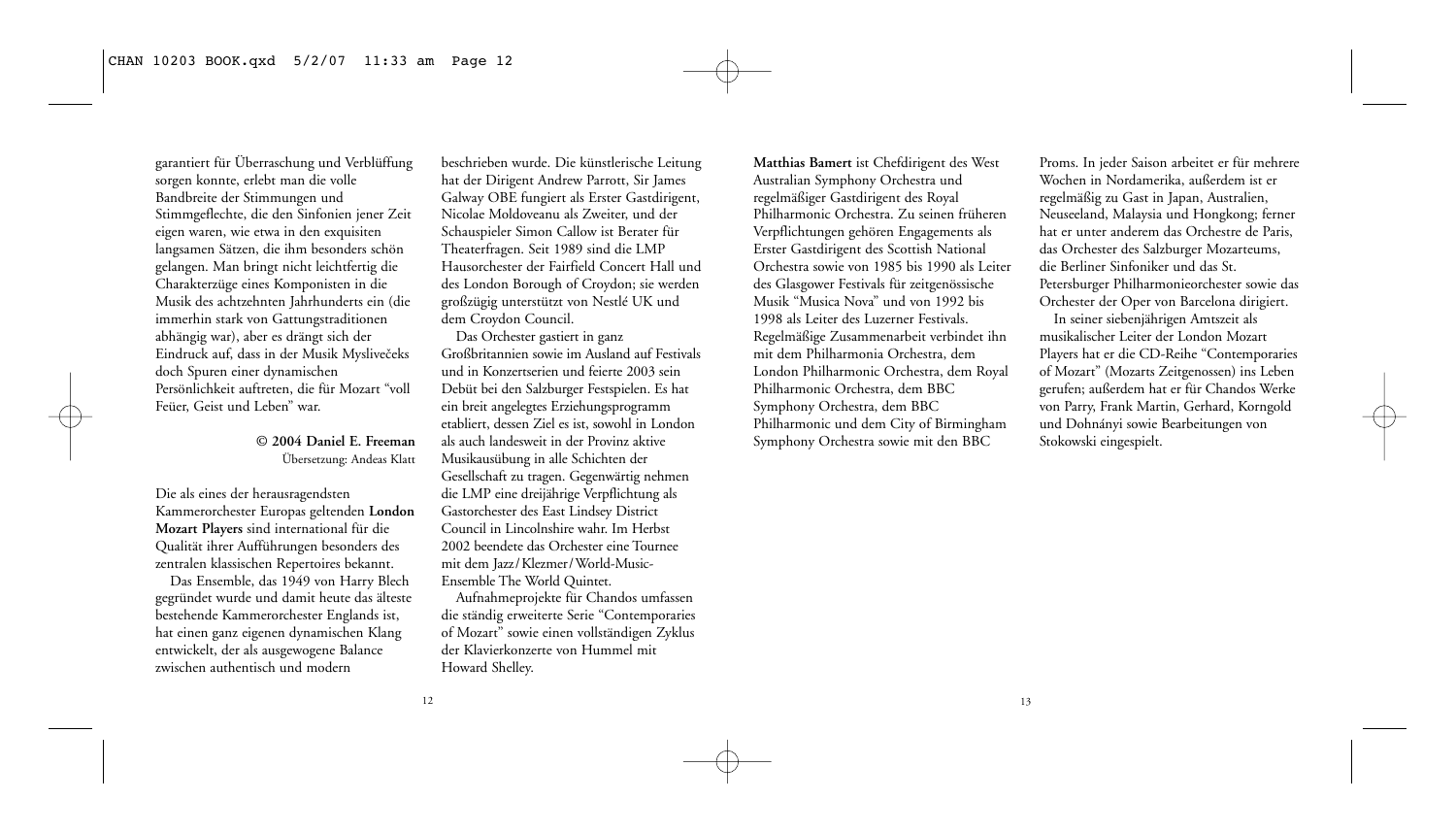## **Mysliveček: Symphonies**

Joseph Mysliveček naquit le 9 mars 1737 à Prague. Il étudia avec son frère jumeau à la Dominican Normalschule de l'église Saint-Gilles, et probablement au Lycée jésuite du Clementinum. Ils suivirent également les cours de l'Université Charles-Ferdinand, mais en mars 1753, Joseph abandonna ses études du fait de ses mauvais résultats. En mai 1753, les deux frères entrèrent dans la meunerie familiale et devinrent apprentis, puis compagnons en 1758 et maîtres meuniers en 1761. Peu après, Joseph décida de se consacrer à la musique (il n'y avait peut-être pas de *belle meunière* pour lui?). Il étudia l'orgue et la composition auprès de František Václav Habermann et Joseph František Norbert Seger, et publia son premier recueil de symphonies vers 1763.

Il quitta Prague le 5 novembre 1763 pour se rendre à Venise et y étudier la composition d'œuvres lyriques avec Giovanni Battista Pescetti. Son premier opéra, *Semiramide*, fut représenté à Bergame en 1766, et des livrets contemporains confirment que, dès le début de sa carrière, il fut connu sous le nom de "Il

Boemo" (Le Bohémien), parce que les Italiens trouvaient son nom de famille impossible à prononcer. *Il Bellerofonte* fut donné à Naples un an plus tard à l'occasion de l'anniversaire de Ferdinand IV, roi de Naples. Quand Mysliveček mourut dans le dénuement le plus total le 4 février 1781 à Rome, il avait composé près de trente opéras. Il passa le reste de son existence en Italie tout en effectuant des voyages à Prague, Vienne et Munich. Il entretint des liens amicaux pendant plusieurs années avec Léopold et Wolfgang Amadeus Mozart (son nom est mentionné quelque quarante fois dans la correspondance des Mozart entre 1770 et 1778), mais leurs rapports se détériorèrent en 1778 quand Myslivecek manqua à sa promesse d'assurer à Wolfgang la commande d'un opéra par le Teatro San Carlo de Naples pour le Carnaval de 1779.

Outre des opéras et des oratorios, Mysliveček composa des concertos, de nombreuses pages de musique de chambre (solos, duos, trios, quatuors, quintettes et octuors), et pas moins de quarante-cinq symphonies. Parmi celles-ci se trouvent les *Six Overtures for Two Violins, Two Hoboys, Two French Horns, Two Tenors, with a Thorough Bass for the Harpsichord or Violoncello* (Six Ouvertures pour deux violons, deux hautbois, deux cors, deux altos, avec basse continue pour le clavecin ou le violoncelle), publiées à Londres en 1772 par William Napier, et préparées pour cet enregistrement par Daniel E. Freeman, auteur de *Il Boemo: Josef Mysliveček*, un ouvrage qui paraîtra prochainement. L'édition Napier est dédiée à George Nassau Clavering, troisième comte Cowper, un aristocrate anglais expatrié qui vivait à Florence. Il est probable que les symphonies furent jouées pour la première fois par le célèbre orchestre privé de Lord Cowper avant leur publication. Les nombreux exemplaires de l'édition Napier encore existants témoignent de l'importante diffusion de ces œuvres en Angleterre.

Ces six symphonies, ou Ouvertures si vous préférez le titre de Napier, comportent chacune trois mouvements: le premier est un *Allegro* de sonate bien développé, le deuxième est de caractère lyrique dans une tonalité voisine, mais faisant contraste, tandis que le finale se présente sous une forme sonate très condensée (et, en fait, presque monothématique). Si aucune des symphonies ne dure guère plus de dix minutes, elles montrent cependant la main d'un maître, et offrent une remarquable variété d'humeurs et de caractères à l'intérieur de leurs dimensions délibérément restreintes.

En voici quelques exemples: l'*Allegro con spirito* festif du premier mouvement de la Symphonie F 26; le tendre *Andante* pour cordes de la Symphonie F 27; l'imposant *Allegro* du premier mouvement de la Symphonie F 28; le très animé premier mouvement *Allegro assai* et le finale *Prestissimo* de la Symphonie F 29; le splendide et ample *Allegro con spirito* du premier mouvement de la Symphonie F 30; le grandiose *Allegro con brio* et le séduisant *Andante* de la Symphonie F 31. Il ne fait aucun doute que vous en découvrirez d'autres.

#### **© 2004 Robin Golding** Traduction: Francis Marchal

La production orchestrale de Joseph Mysliveček offre quelques-uns des exemples les plus remarquables d'un certain style symphonique gracieux du dix-huitième siècle italien que l'on entend peu aujourd'hui à l'exception des rares exécutions des symphonies de Sammartini, Boccherini et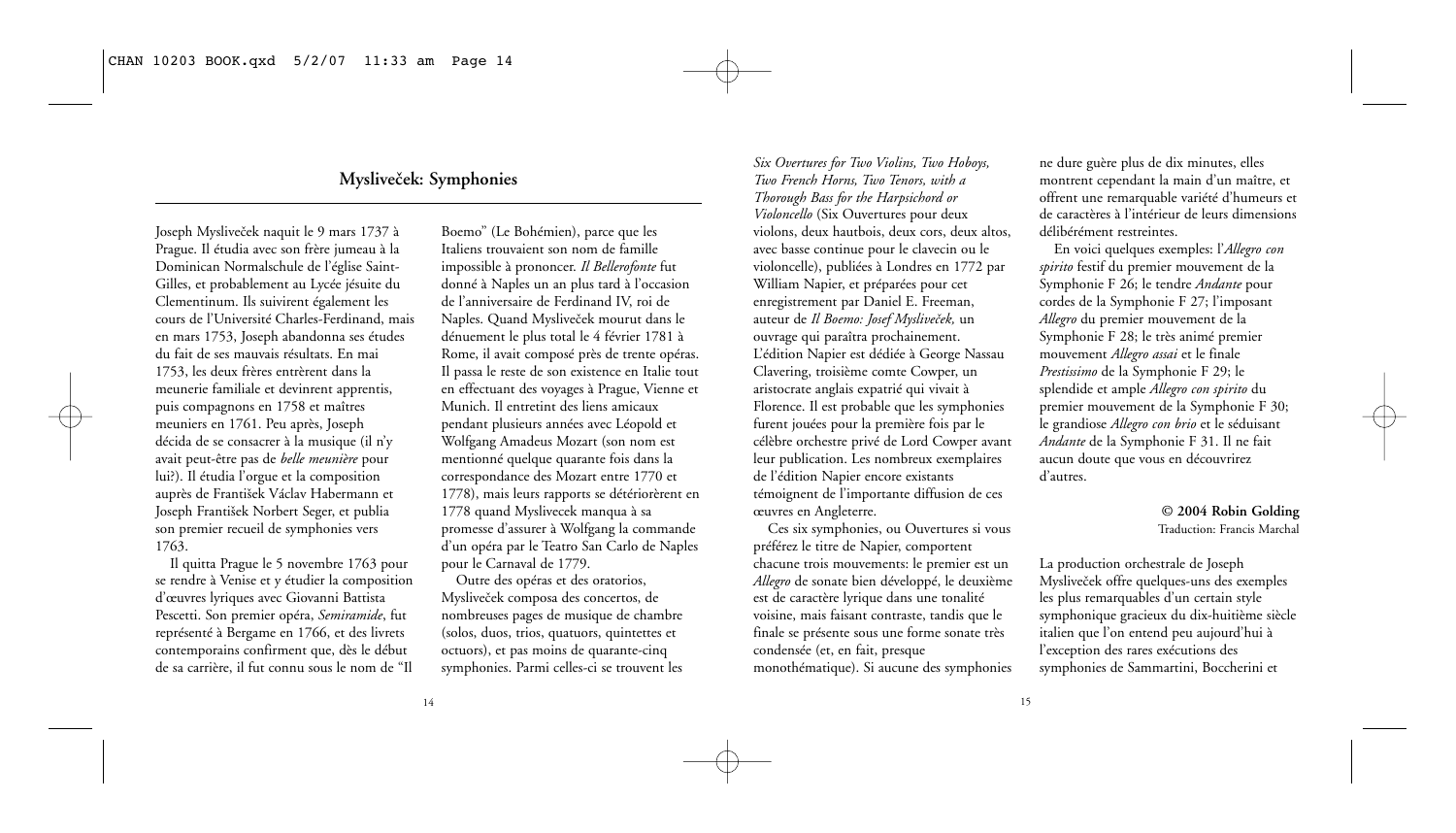J.C. Bach, auxquelles on peut ajouter un groupe de symphonies italianisantes de W.A. Mozart (KV 74, 81, 95, 97, 112, 114, 162, 181, 182, 184, 297 et 338). Myslivecek était le symphoniste le plus talentueux vivant en Italie à l'époque des visites de Mozart au début des années 1770, et il fournit au musicien autrichien de nombreux modèles stylistiques importants.

Du temps de Mysliveček, les symphonies italiennes étaient généralement constituées de trois mouvements (rapide–lent–rapide) sans menuet, le finale utilisant de manière typique une joyeuse mesure à 3/8. En Italie, les ouvertures d'opéra en trois mouvements et les symphonies en trois mouvements portaient le même titre de "sinfonie", et étaient composées dans un style presque identique. La brièveté était un héritage important provenant des origines des symphonies italiennes en style d'ouverture. Il était judicieux de conserver des ouvertures courtes à l'opéra (afin de ne pas distraire l'attention de l'événement musical principal), mais on pourrait avoir le sentiment d'être quelque peu abusé quand il s'agit du style symphonique. Il était d'usage d'omettre les reprises dans les mouvements de forme binaire ou de forme sonate pour réduire la longueur des morceaux (ou encore de limiter

la durée des sections du développement dans ceux de forme sonate). Comparées aux autres symphonies de Mysliveček, celles du recueil de Napier présentent davantage de reprises (on les trouve dans la moitié des mouvements rapides), peut-être pour satisfaire une préférence nordique pour des œuvres plus longues. De manière générale, les symphonies publiées par Napier possèdent une dignité et une solidité qui furent peut-être spécialement conçues pour plaire au public anglais. Il est même loisible de se demander si le *rondeau* concluant la Symphonie F 27 reflète la conception que pouvait avoir Mysliveček du style des danses campagnardes anglaises.

Les symphonies italiennes composées au début des années 1770 étaient ordinairement orchestrées pour cordes, cors et hautbois. Dans les mouvements lents, les cors étaient omis, tandis que les hautbois étaient parfois inclus, parfois omis (comme dans la Symphonie F 27), et remplaçaient parfois les flûtes (comme dans les Symphonies F 26 et F 29). D'autre part, il était courant d'écrire des passages solos pour les altos divisés auxquels se mêlaient en mouvement parallèle les hautbois ou les flûtes. Les symphonies de Mysliveček appartenant à cette période

contiennent tant de ces passages qu'il est difficile de trouver un autre compositeur du dix-huitième siècle manifestant un goût aussi prononcé pour le timbre des altos. L'auditeur reconnaîtra rapidement l'habileté de Mysliveček à satisfaire l'attente du public de son temps pour des symphonies ayant le pouvoir de provoquer des émotions et d'enchanter les sens. Outre les caractéristiques habituelles de l'écriture virtuose pour orchestre (gammes rapides, trémolos scintillants, etc.) garantissant la surprise et l'étonnement, ces pièces possèdent une grande diversité d'humeurs et de textures communes aux symphonies de l'époque de Mysliveček, incluant d'exquis mouvements lents qui étaient l'une de ses spécialités. Si l'on hésite à définir les traits caractéristiques introduits par un compositeur dans une musique écrite au dix-huitième siècle (qui était tellement tributaire des formes traditionnelles), il est toutefois tentant de déceler dans les œuvres de Mysliveček certaines traces d'une personnalité dynamique dont les qualités exceptionnelles furent décrites par Wolfgang Amadeus Mozart par les termes de "fougue, esprit et vie".

#### **© 2004 Daniel E. Freeman** Traduction: Francis Marchal

Considéré comme l'un des meilleurs orchestres de chambre d'Europe, l'ensemble des **London Mozart Players** est célèbre dans le monde entier pour la qualité de ses interprétations, en particulier des œuvres fondamentales du répertoire classique.

Fondé en 1949 par Harry Blech, et aujourd'hui le plus ancien orchestre de chambre d'Angleterre, cet ensemble a développé un timbre dynamique distinctif, décrit comme étant un équilibre judicieux entre authentique et moderne. Andrew Parrott est directeur musical de l'orchestre, Sir James Galway chef principal invité, Nicolae Moldoveanu chef associé invité, et l'acteur Simon Callow conseiller théâtral. Orchestre en résidence du Fairfield Concert Hall et du London Borough of Croydon depuis 1989, les London Mozart Players jouissent du généreux soutien de la société Nestlé UK et du Conseil Municipal de Croydon.

Les London Mozart Players se produisent dans des festivals et des séries de concerts à travers la Grande-Bretagne et à l'étranger, et ils firent leurs débuts au Festival de Salzbourg en 2003. Ils dirigent un important programme éducatif dont le but est de donner la possibilité à tous les groupes sociaux d'entendre de la musique vivante à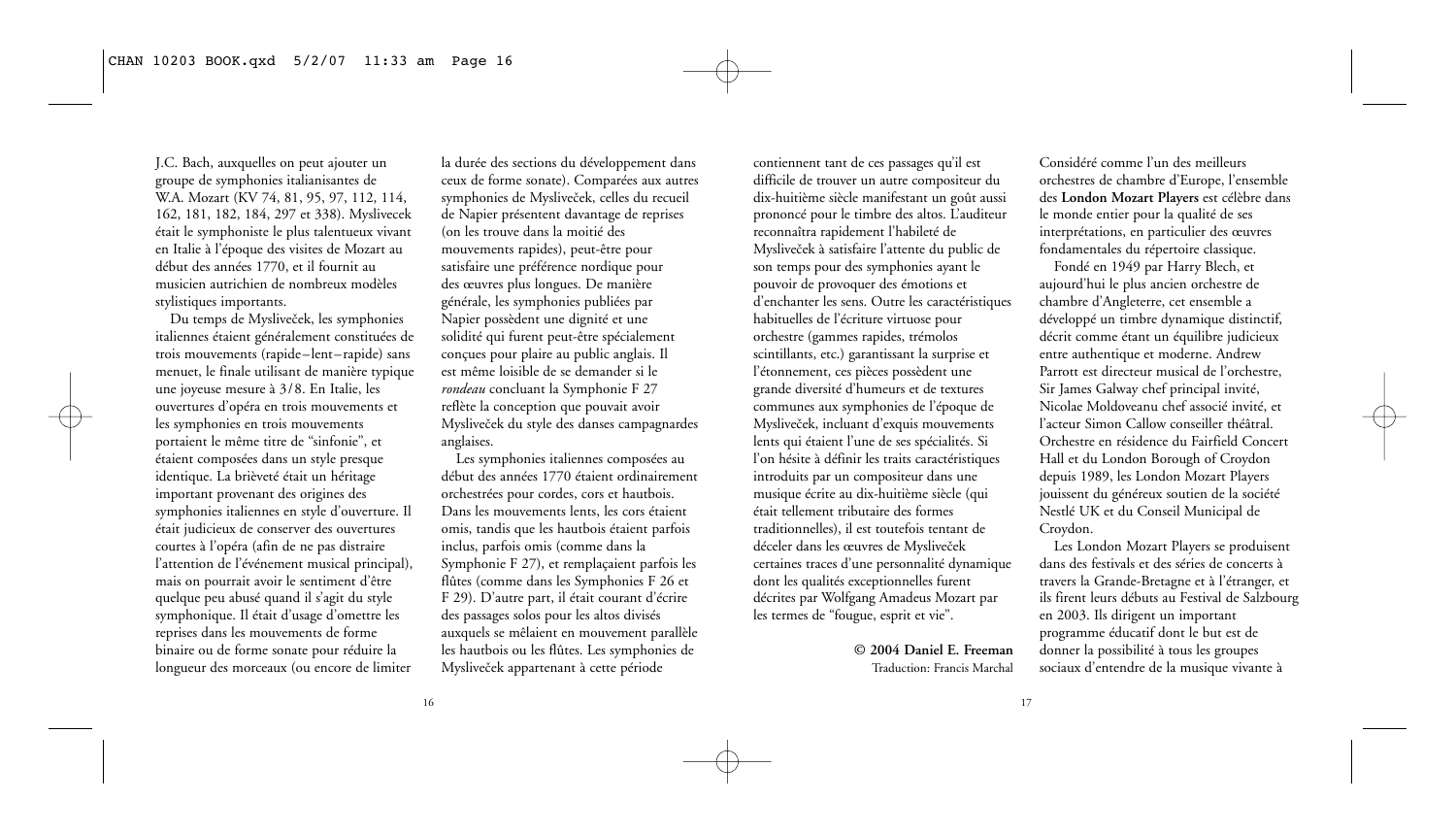Londres et dans les régions plus rurales à travers le pays. L'ensemble bénéficie actuellement d'une période de trois ans comme orchestre en résidence de l'East Lindsey District Council dans le Lincolnshire. Au cours de l'automne 2002, l'orchestre a achevé une tournée avec le Jazz/Klezmer/World Music group, le World Quintet.

Les projets d'enregistrements des London Mozart Players pour Chandos incluent la série en cours des "Contemporaries of Mozart" (Les Contemporains de Mozart), et le cycle complet des concertos pour piano de Hummel avec Howard Shelley.

**Matthias Bamert** est chef principal du West Australian Symphony Orchestra et chef associé invité du Royal Philharmonic Orchestra. Il fut par le passé premier chef invité du Scottish National Orchestra, directeur du Festival de musique contemporaine de Glasgow, Musica Nova, de 1985 à 1990 et directeur du Festival de

Lucerne de 1992 à 1998. Il travaille régulièrement avec le Philharmonia Orchestra, le London Philharmonic Orchestra, le Royal Philharmonic Orchestra, le BBC Symphony Orchestra, le BBC Philharmonic et le City of Birmingham Symphony Orchestra ainsi que dans le cadre des Proms de la BBC. Il passe plusieurs semaines chaque saison en Amérique du Nord et est souvent invité à diriger au Japon, en Australie, en Nouvelle-Zélande, en Malaisie et à Hong-Kong; il a dirigé l'Orchestre de Paris, l'Orchestre du Mozarteum de Salzbourg, l'Orchestre symphonique de Berlin et l'Orchestre philharmonique de Saint-Pétersbourg ainsi que l'Opéra de Barcelone.

En tant que directeur musical des London Mozart Players pendant sept ans, il a conçu la série d'enregistrements intitulée "Contemporaries of Mozart"; parmi ses autres enregistrements pour Chandos, notons des œuvres de Parry, Frank Martin, Gerhard, Korngold et Dohnányi ainsi que des transcriptions de Stokowski.

You can now purchase Chandos CDs directly from us. For further details please telephone +44 (0) 1206 225225 for Chandos Direct. Fax: +44 (0) 1206 225201. Chandos Records Ltd, Chandos House, Commerce Way, Colchester, Essex CO2 8HQ, UK E-mail: chandosdirect@chandos.net Website: www.chandos.net

Any requests to license tracks from this or any other Chandos disc should be made directly to the Copyright Administrator, Chandos Records Ltd, at the above address.

### **Chandos 24-bit Recording**

The Chandos policy of being at the forefront of technology is now further advanced by the use of 24-bit recording. 24-bit has a dynamic range that is up to 48dB greater and up to 256 times the resolution of standard 16-bit recordings. These improvements now let you the listener enjoy more of the natural clarity and ambience of the 'Chandos sound'.

**Recording producer** Rachel Smith **Sound engineer** Jonathan Cooper **Assistant engineer** Michael Common **Editor** Rachel Smith **Recording venue** All Saints' Church, Tooting, London; 10 & 11 December 2003 Scores edited by Daniel E. Freeman **Front cover** *The Feast of the Ascension* (1775) by Francesco Guardi **Design** Sean Coleman **Booklet typeset by** Dave Partridge **Booklet editor** Elizabeth Long P 2004 Chandos Records Ltd C 2004 Chandos Records Ltd Chandos Records Ltd, Colchester, Essex CO2 8HQ, UK Printed in the EU